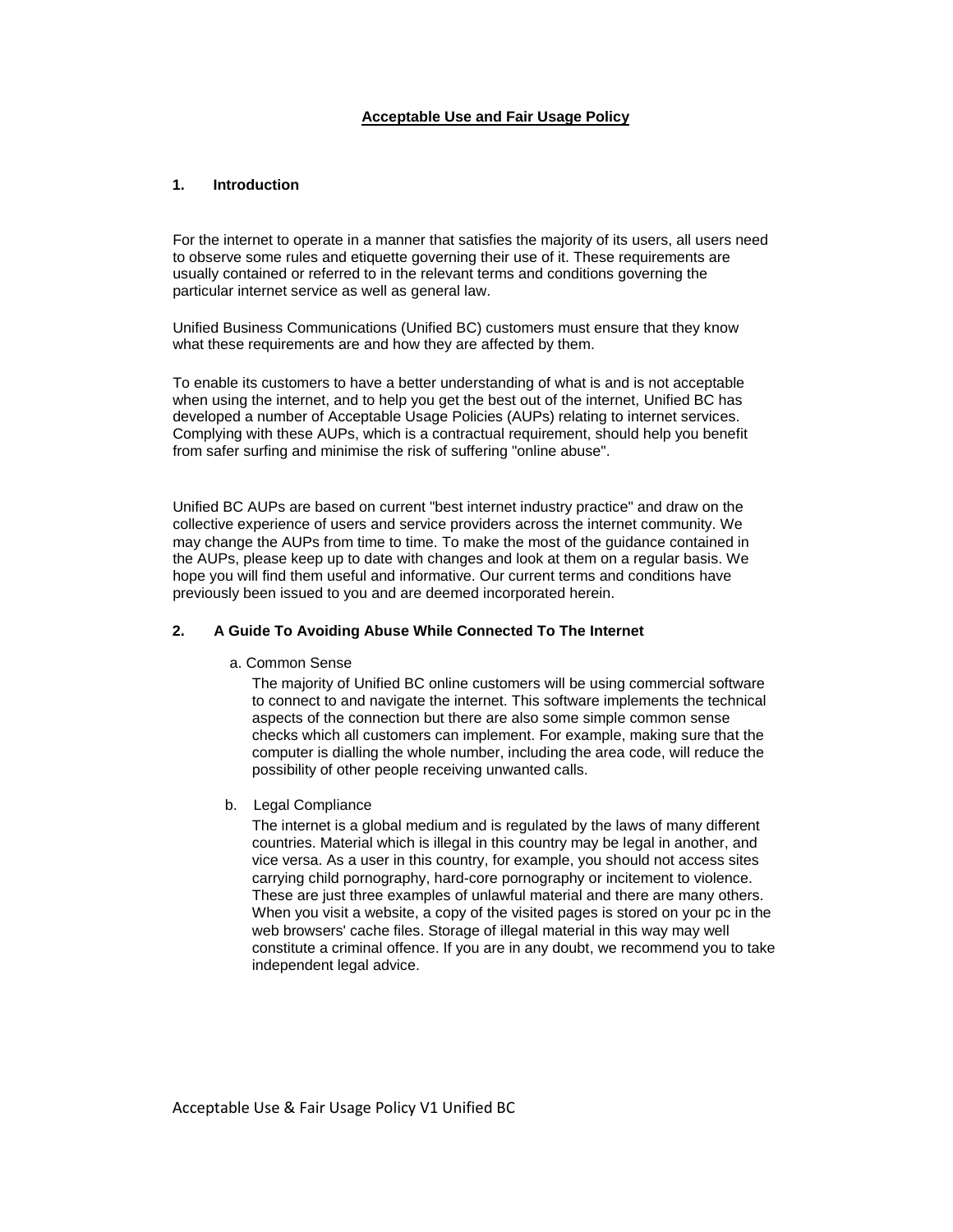c. Improper Use of Public Telecommunication System.

To connect to any of Unified BC online services, you will use a telephone (PSTN) line, ISDN line or ADSL. While connected to the internet, you must comply with legal requirements concerning telephone network (mis)use. Set out below is a self explanatory extract from the Telecommunications Act. As you can see, network misuse is a serious criminal offence which can lead to fines and/or imprisonment.

"A Person who – sends by means of a public communication system, a message or other matter that is grossly offensive or of an indecent, obscene or menacing character, or sends by those means, for the purpose of causing annoyance, inconvenience or needless anxiety to another, a message that he knows to be false or persistently makes use for that purpose of a public telecommunication system, shall be guilty of an offence and liable on summary conviction to imprisonment for a term not exceeding six months or a fine..... or both".

d. Avoiding Abuse While Connected To the Internet Taking the following steps should help you to protect yourself from becoming a victim of abuse while connected to the internet:

Ensure that you are running a good quality virus detection application. The majority of these applications have the ability to detect hackers as well as viruses. Hackers are people who try to hack into your computer to either cause mischief or find your passwords and usernames. You should be aware that some hackers have the ability to seriously damage your computer system!

If you keep sensitive information on your computer, it is worth using encryption software to protect it.

While connected, do not publicise your IP address. This is the unique ID that your ISP allocates you while you are connected to the internet. This is especially important if you are using applications such as CHAT, IRC (internet relay chat) or video conferencing using a directory service.

A majority of people spend their online time finding internet software applications to run while online. Be careful what you install. Before installing software of unknown origin, ask yourself whether you trust the writer/source. Most computer viruses and Trojans are installed unknowingly while installing shareware or freeware applications that are supposedly designed to make your life easier. If in doubt, don't do it!

- e. Sharing Logon Details Unified BC prohibits customers from sharing details.
- f. Port Scanning Unified BC prohibits the use of port scanning software on its services.
- g. Sharing Internet Access on a Private Network and Running Personal SMTP Mail Servers.

 Some methods of sharing internet access or applications expose your external internet connection to other internet users, and enable them to send unsolicited bulk emails via your computer (know as SPAM).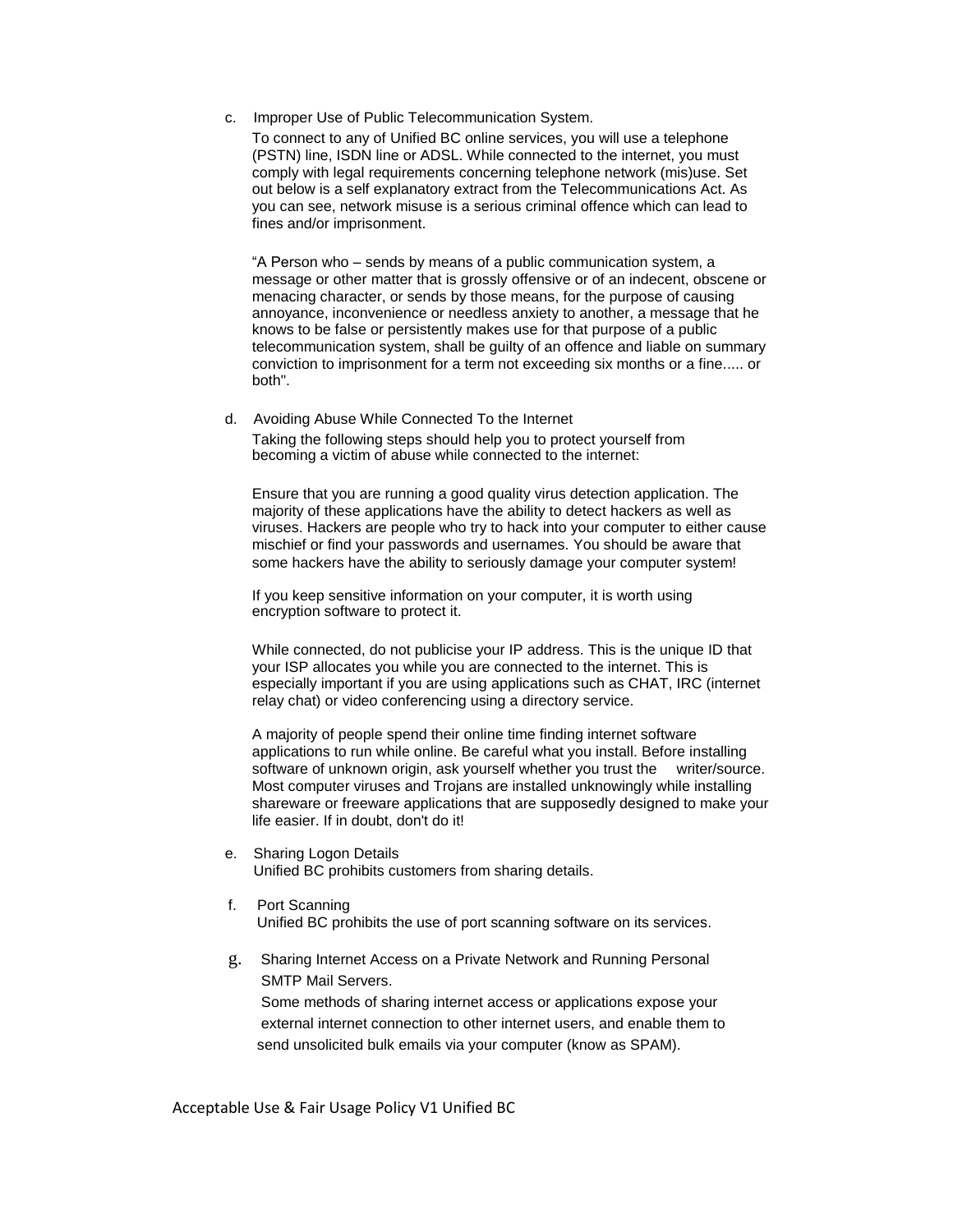As Unified BC do not block any ports it is vital that you configure your network securely, you are fully responsible for security in your own network and failure to secure it properly will result in your disconnection from Unified BC services.

# 3. **Internet Access: Acceptable Usage Policy**

a. Illegal Activities

You must not, by using the service, possess or transmit illegal material. You should be aware that as the internet is a global network, some activities/material which may be legal in the UK, may be illegal elsewhere in the world and vice versa. When you visit a website, a copy of the visited pages is stored on your pc in the web browsers' cache files. Storage of illegal material in this way may well be a criminal offence, as well as contravening this AUP If you are in any doubt as to the legality of anything, don't do it and take independent legal advice before proceeding.

You must not gain or attempt to gain unauthorised access to any computer systems for any purpose, including accessing the internet. As well as being in breach of your contract for the particular service, such hacking or attempted hacking is a criminal offence.

b. Forging Addresses:

You must not send data via the internet which has forged addresses or which is deliberately constructed to adversely affect remote machines. You must not configure your pc as an open relay system.

c. Port Scanning:

You must not run "port scanning" software which accesses remote machines or networks, except with the explicit prior permission of the administrator or owner of such remote machines or networks. This includes using applications capable of scanning the ports of other internet users.

If you intend to run a port scanning application, you must provide Unified BC with a copy of the written consent received from the target of the scan authorising the activity. This must be supplied to Unified BC prior to the application being run.

d. Spam or Unsolicited Email:

You must not participate in the sending of unsolicited bulk email or any other form of email or Usenet "abuse". This applies to material which originates on your system as well as third party material which passes through your system.

e. Internet Connection Sharing

If you share the resources of your internet connection over a Private Network on your premises, you must make sure that your network is secure, and that any internet Connection Sharing software that you are using does not permit access from outside of your network. This is especially important if running an "Open Proxy Server". This is because an "Open Proxy Server" will allow other users of the internet to exploit your internet connection, and use it as if it were their own. For example, an external user could access your local network or send unsolicited e-mail(s) that would appear to come from you.

f. What Action Will Unified BC Take? Compliance with this Acceptable Usage Policy is a contractual requirement. If you fail to do so, your service may be suspended or terminated.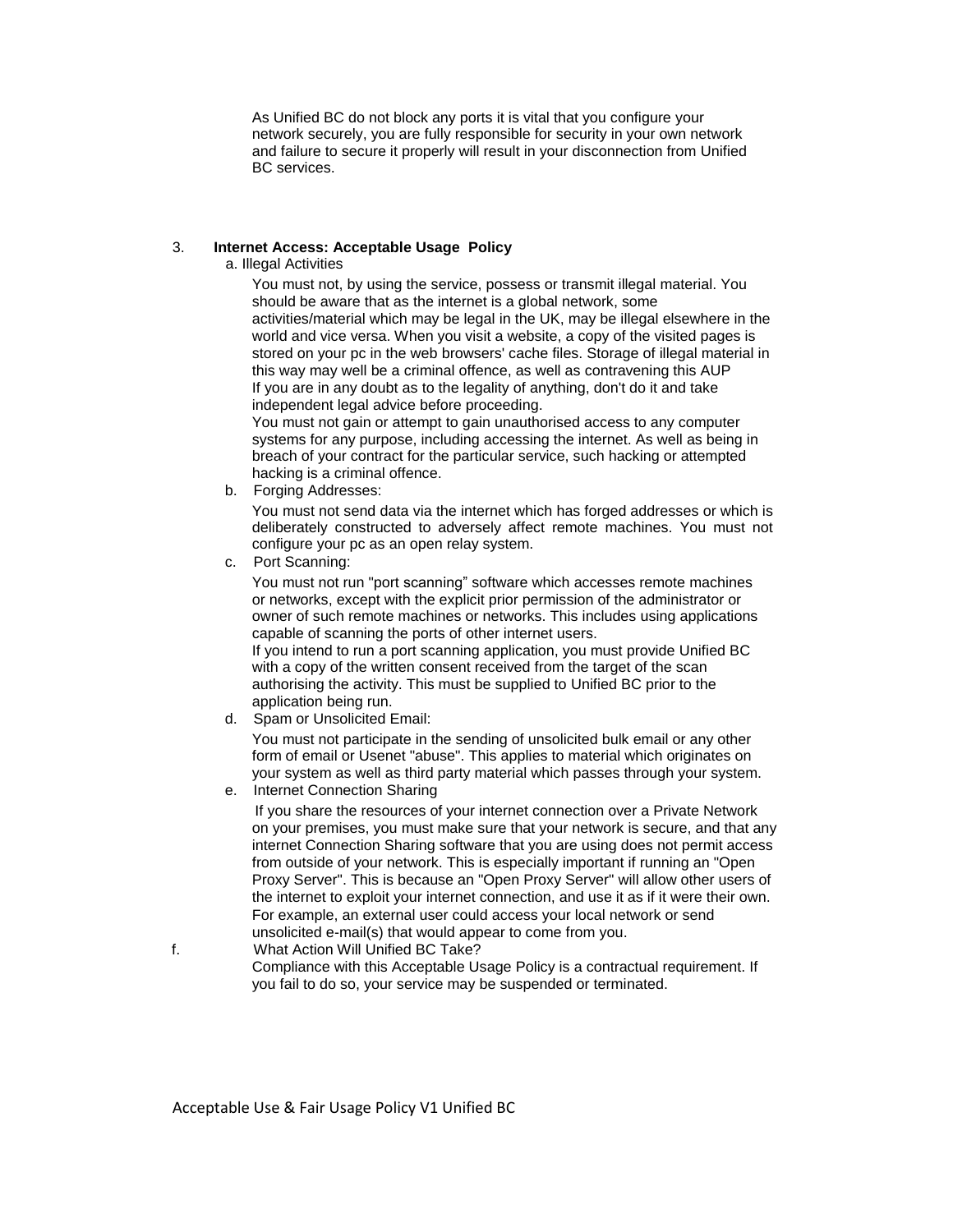Unified BC may operate systems to ensure compliance with this AUP, including without limitation port scanning and testing of open servers and mail relays.

Customers who engage in abusive behaviour will be notified that their behaviour is unacceptable and may have their accounts suspended or terminated.

Account Restoration:

A suspended account may be restored at Unified BC's discretion, upon receipt of a written undertaking by the abuser not to commit any future "abuse". All cases are, however, considered by Unified BC on their individual merits.

## **4. A Guide to Avoiding Email Abuse**

Email is without doubt an extremely effective and convenient method of communication. It is fast and cheap. Unfortunately, it is also the most common source of abuse over the internet. Although much unsolicited email (SPAM) may just be a harmless but annoying way of advertising of products or services, some can be as distressing as receiving malicious telephone calls. There are some simple steps you can take to minimise the likelihood of receiving nuisance emails:

Don't give out your email address unless you are absolutely sure you can trust the recipient. You should treat your email address as you would treat your telephone number. When posting into newsgroups configure your newsreader so that it doesn't show or it disguises your email address, i.e. joe.bloggs32@nospam.isp.com. In the posting you would say "to reply to Joe, remove the nospam". A person responding to the email then has to remove the nospam section of the email address. This makes it more difficult for automated newsgroup trawlers to strip email addresses from the postings. The majority of the mail lists that are used for the bulk sending of emails are compiled from undisguised email addresses in newsgroups.

Avoid posting into newsgroups if you are not entirely sure about the nature of their subject matter. If you are going to post into these groups, be aware that there is very little your ISP can do to protect you if you become a victim of abusive emails resulting from your posting or a "flame war". If you do post into such newsgroups, it is a sensible precaution to keep your email address private, as often the only cure to stop nuisance emails is to change your email address.

Never publicise your home address or telephone number.

Be very careful when sending details such as your credit card number by email. Unless you are completely sure you can trust the recipient and the details of the recipient's email address don't do it.

When filling in on-line forms always look for and complete any "data protection opt out" boxes if you do not wish to be contacted regarding advertisement and promotion of any products and services. The information you provide may be disclosed to other organisations or used for marketing or other purposes which you did not envisage. If in doubt, do not use the on-line form.

Acceptable Use & Fair Usage Policy V1 Unified BC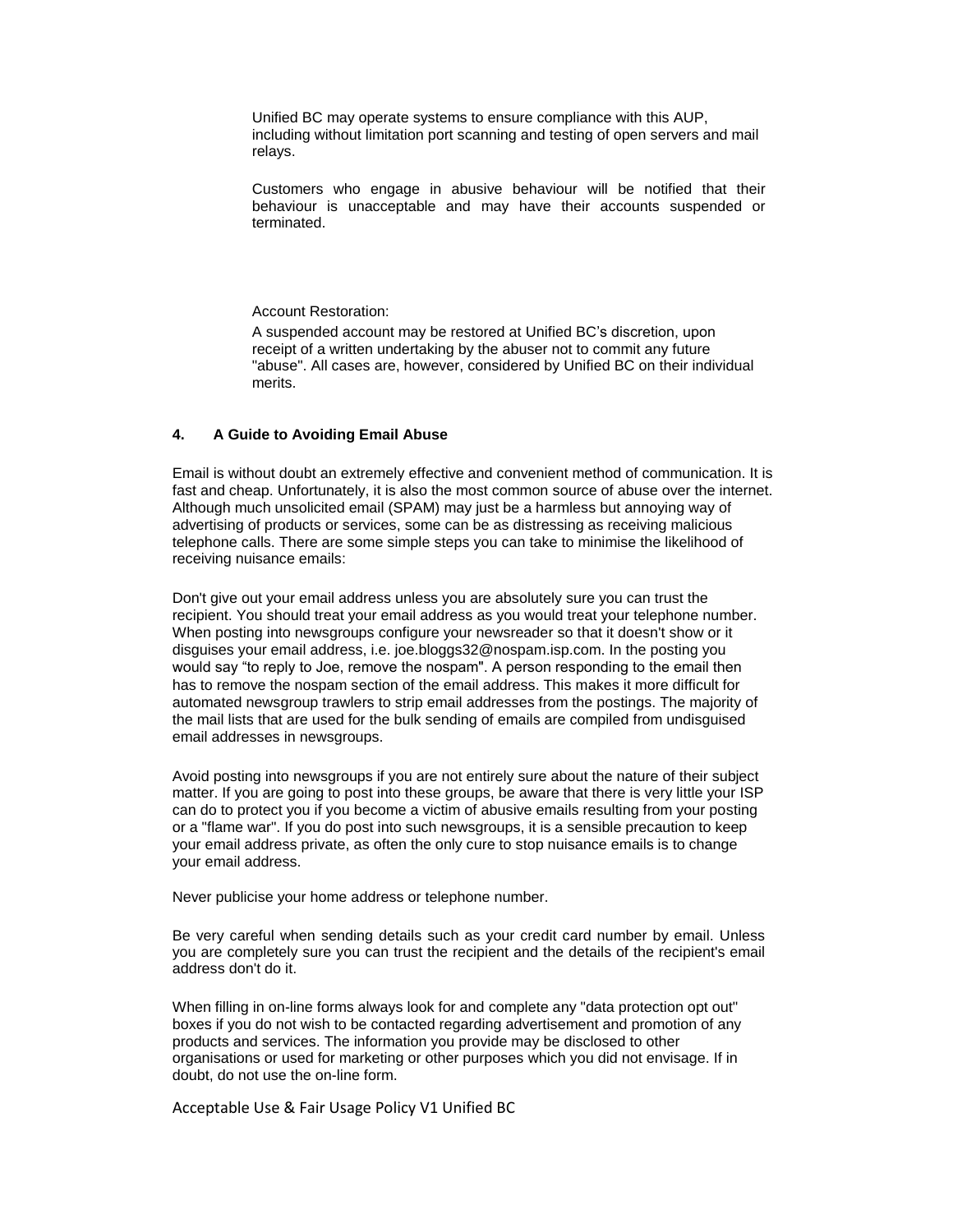If you do become a victim of abusive emails, there is often very little your ISP can do to stop the abuse. However, the ISP of your abuser can possibly do something under its terms and conditions. Accordingly, we recommend you to take the following action:

Email the "abuse department" for the individual's ISP.

Send the relevant ISP as much evidence as possible. It is no use simply complaining about the activities of an individual, you must provide evidence of the abuse, e.g. send the whole email, newsgroup posting or the URL of the website to abuse@ the ISP in question. The ISP will probably need the IP Address that the abuser was using at the time of the abuse. This is the unique ID allocated to that user at that specific moment and can be found/seen in the header of the email, and in the header of the newsgroup posting.

It is unlikely that an ISP will simply give out the name and details of an alleged offender. However, an ISP may need to divulge such information to appropriate authorities, such as the police or the courts, if formally requested to do so. In cases of extreme net abuse, you may need to contact the police if you think further action should be taken. If you decide to do so, you must be prepared to provide the police with any evidence you have. The police will then consider whether a criminal offence may have been committed and whether further action can or should be taken.

Sharing Internet Access on a Private Network and Running Personal SMTP Mail Servers. Some methods of sharing internet access or applications expose your external internet connection to other internet users, and enable them to send unsolicited bulk emails via your computer (know as SPAM).

As Unified BC do not block any ports it is vital that you configure your network securely, you are fully responsible for security in your own network and failure to secure it properly will result in your disconnection from Unified BC services.

#### **5. Email- Acceptable Use Policy**

a. Introduction

Exchanging emails with others generally involves using common sense regarding the content material and being polite and courteous. The vast majority of Unified BC's customers understand what is appropriate when sending or receiving emails. Regrettably, there are occasions when individuals or groups of people exchange emails or involve in online activities, which are considered to be unacceptable by the internet community. This is described by the generic term of "abuse".

This email AUP is based on current "best internet industry practice" and draws on the collective experience of email users and service providers across the internet community.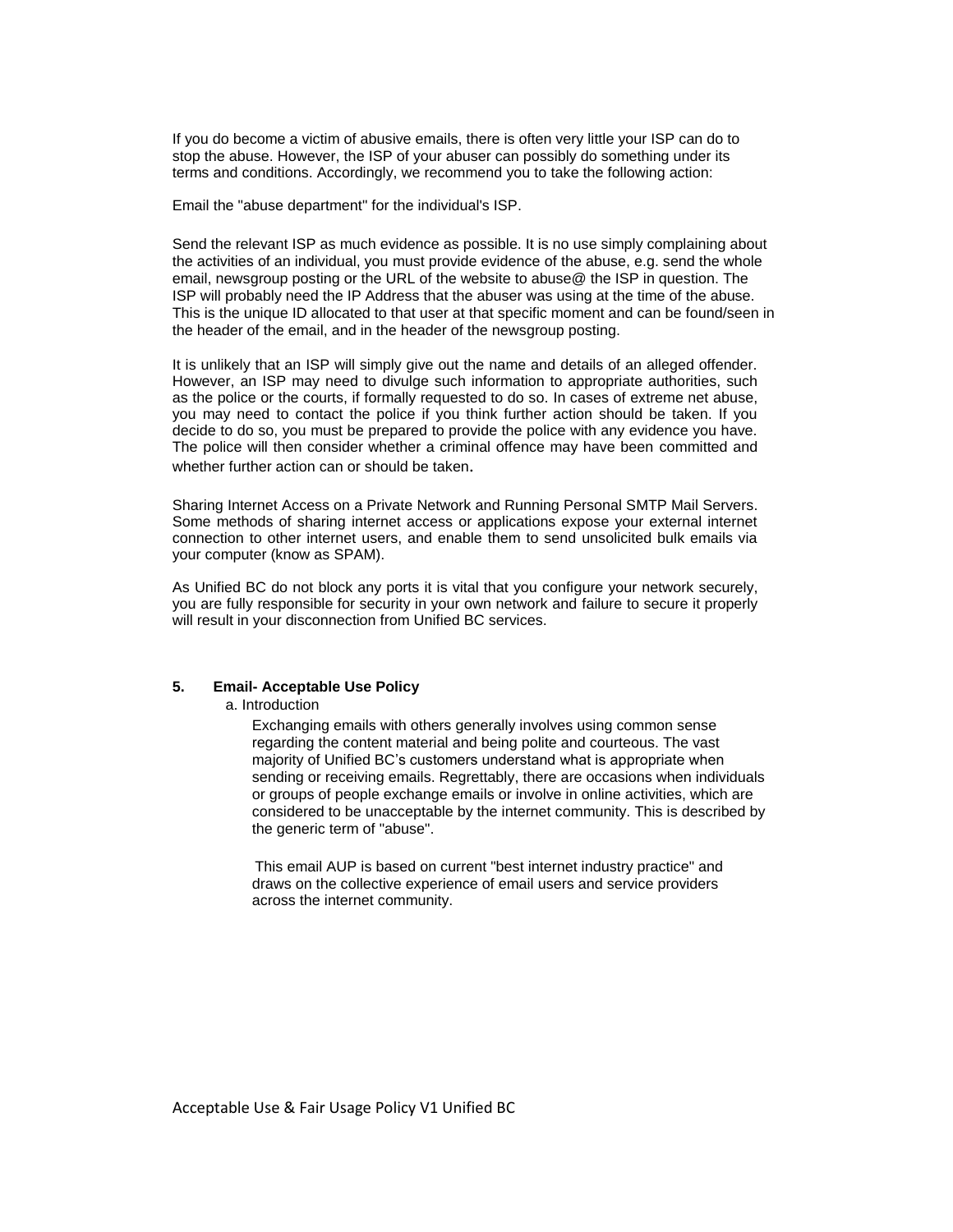Abusive emails It is not always obvious whether an activity is innocent, inadvertent, or intentional but as a general rule, email users should be aware that what is unacceptable (and possibly illegal) offline (oral or written), applies equally online. As with telephone calls, you must not send any emails which cause annoyance, inconvenience or needless anxiety. You should not send false messages likely to cause distress (e.g. advising the recipient that a relative has been in an accident when they have not), or any other material which is distressing, grossly offensive, indecent, obscene, menacing or in any other way unlawful. Particular care should be taken to avoid any material which is offensive to people on grounds of gender, race, colour, religion or other similar categorisation. Always be sensitive to the fact that children might have access.

b. Spam

(Unsolicited Bulk emails) You must not use Unified BC's email system to send unsolicited emails, bulk or otherwise. The sending of such emails is an abuse of the service and you will be in breach of the relevant terms and conditions.

c. Setting up Your Mail Server (Open Relay)

If you choose to run an SMTP email server on a private network on your premises you must ensure that it is configured correctly, so as to only accept mail from your private domain. Unified BC will block access (TCP port 25), to your SMTP email server from outside of your domain to prevent it from being exploited for the purpose of sending unsolicited emails.

d. Internet Connection Sharing

If you share the resources of your internet connection over a Private Network on your premises, you must make sure that your network is secure, and that any Internet Connection Sharing software that you are using does not permit access from outside of your network. This especially important if running an "Open Proxy Server". This is because an "Open Proxy Server" will allow other users of the internet to exploit your internet connection, and use it as if it were their own. For example, an external user could access your local network or send unsolicited e-mail(s) that would appear to come from you.

e. What Action Will Unified BCTake?

Compliance with this Acceptable Use Policy is a contractual requirement. If you fail to do so, your service may be suspended or terminated.

Unified BC may operate systems to ensure compliance with this AUP, including without limitation port scanning and testing of open servers and mail relays.

Customers who engage in abusive behaviour will be notified that their behaviour is unacceptable and may have their accounts suspended or terminated if such behaviour continues.

If we find out that you are using our service for illegal purposes, we may notify the police. If we receive a Court Order requesting us to reveal your identity to someone complaining that you have used this service in an abusive manner we will do so.

Account Restoration A suspended account may be restored at Unified BC's discretion, upon receipt of a written undertaking by the abuser not to commit any future "abuse". All cases are, however, considered by Unified BC on their individual merits.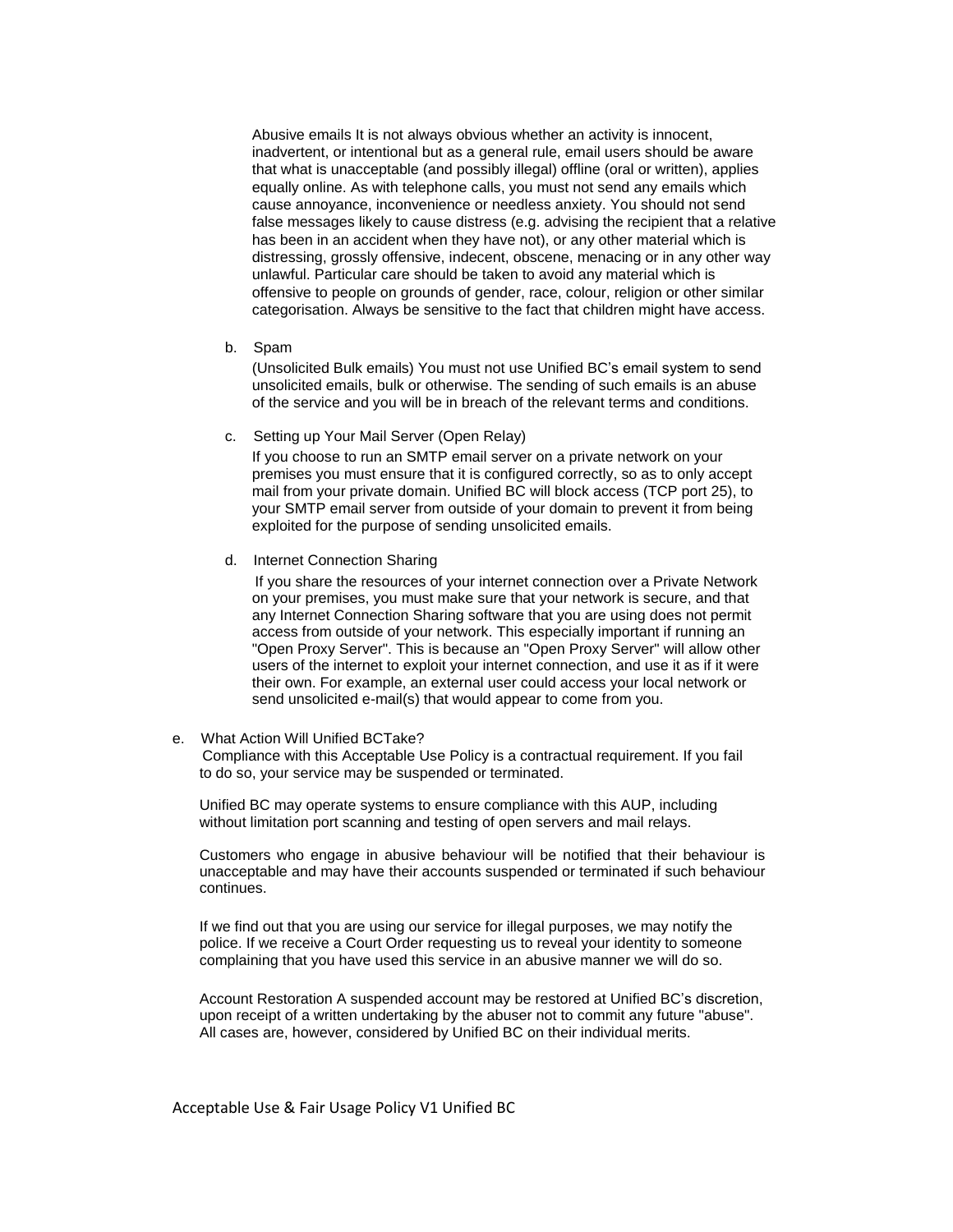# **6**. **A Guide to Using Chat and Instant Messaging Services**

Chat is carried out in a 'room'. The room usually has a theme so people can chat together about the same topic. Rooms are generally public so that anyone can join in. Instant messaging is a way of sending text messages to other people connected to the internet

Chat and Instant Message services are great fun to use and both are tremendously popular with teenagers. However, where there's fun there's also risk. Both these services are a potential source of worry, especially to parents, as there's no way of checking that the people in the chat room are who they say they are. In fact most chat rooms encourage you to adopt an alias. Therefore chat rooms can be used by adults who may, for example, pretend to provide a sympathetic ear for a teenager's problems, possibly coaxing personal information out of them and trying to arrange a 'real life' meeting. In addition, passions can run high online and chat rooms can easily be the scene of violent arguments. But please don't be put off by this as there are some steps you can take to minimise risks.

Important advice to use chat and instant message services more safely Children under 13 years must not be allowed to use Chat or Instant Messages Children under 16 years should be supervised when using these services. Make certain they know they should never give out any personal details or details that could be pieced together so that they could be identified, e.g. name of school.

When setting up the service check to see if you can hide your IP address from other people using the service. Hiding your IP address helps protect your computer and keeps it hidden from other users make sure that none your personal details are available to other users.

Most Chat and Instant Message services let you choose what details to share with others make sure your children are aware of the dangers of using this type of service never publicise your home address, telephone number or credit card details don't give out your email address or other personal details unless you're absolutely sure you can trust the recipient. Never give it out in a public chat room where anyone could be watching and make use of it.

You should treat your email address as you would treat any other personal details about yourself if you decide to meet someone that you've been chatting with, arrange to meet in a public place and make sure that you've told a friend where you're going and who you're meeting. Better still; take a friend along with you. Try to avoid getting into heated arguments in public chat rooms. It is best to leave the chat room if you find yourself in this situation rather than become involved

If you do become a victim of abuse in a chat room, there's often very little your ISP can do to stop the abuse. However, the Chat or Instant Message Service provider may be able to identify the abuser and forward details to their ISP who may be able to take action under its Terms & Conditions.

If you do need to complain in this way, you should email as much information as you can, including all the details of your conversation (by cutting and pasting) to the Chat or Instant Message Service provider

In cases of extreme abuse, you should contact the police if you think further action is required. If you decide to do so, you must be prepared to provide the police with any evidence you have. The police will then consider whether a criminal offence may have been committed and whether further action can or should be taken.

Acceptable Use & Fair Usage Policy V1 Unified BC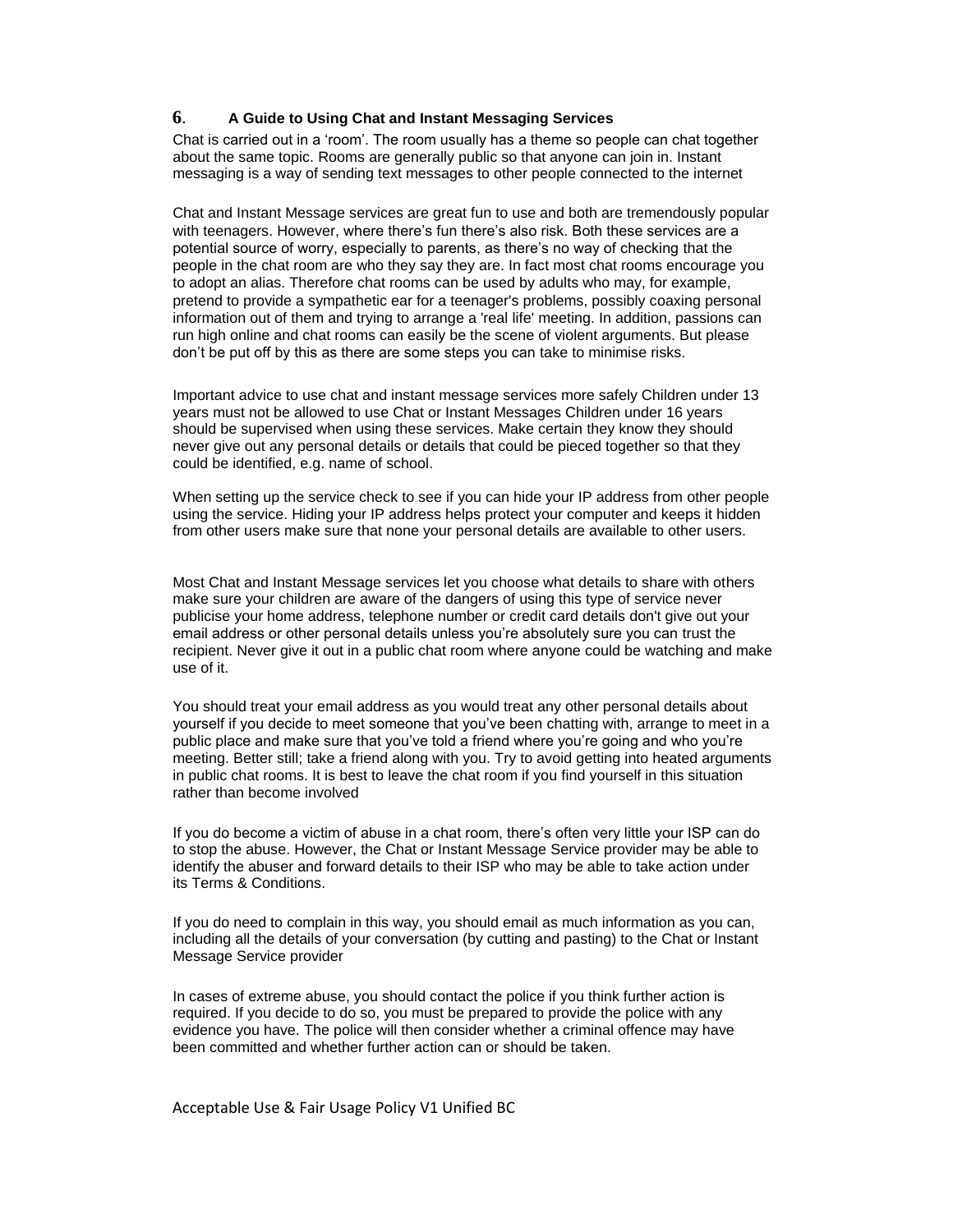## **7. Chat & Instant Message Service - Acceptable Use Policy a. Introduction**

a. Introduction

Using Chat and Instant Message Services on the internet generally requires politeness, courtesy and caution in exactly the same way as face-to-face and telephone conversations. This is probably more important when communicating with strangers. Most people understand and apply acceptable standards of behaviour and language when using these services.

However, there are times when individuals, or groups, behave in what is considered by the internet community to be an unacceptable way. This is described by the generic term of 'abuse'.

b. Conduct in Chat Rooms

Please remember that what is acceptable by one culture may be regarded as offensive by another. Since the internet is worldwide, please take great care to avoid giving offence.

We recognise the right to freedom of expression, but with that right comes a responsibility to respect the feelings of others. It's not necessary to use inflammatory language to express strongly held view

Abuse may be innocent, inadvertent or intentional. It's not always clear which is which, so please remember that the following are NOT allowed:

- Saying anything that would cause annoyance, inconvenience or needless anxiety to other users Advertising products or services using foul language
- Using explicit sexual language or inappropriate behaviour
- Frequently changing Username and jumping in and out of rooms ('frogging')
- Making insulting remarks at other members ('flaming')
- c. Conduct in Instant Message Communications

You must not use the service to:

- Distribute illegal, indecent or offensive material or any messages that may incite disorder or encourage illegal activities cause annoyance, inconvenience or anxiety to other users
- Impersonate someone else
- Distribute material in which you do not own the copyright, without the permission of the owner of the relevant rights
- Transfer files that contain viruses, Trojans or other harmful programs
- Distribute advertisements or junk mail ('spam')
- Important safety advice Children under 13 years must not use the service.

We strongly recommend that a responsible adult supervises children under 16 years while they're using the service.